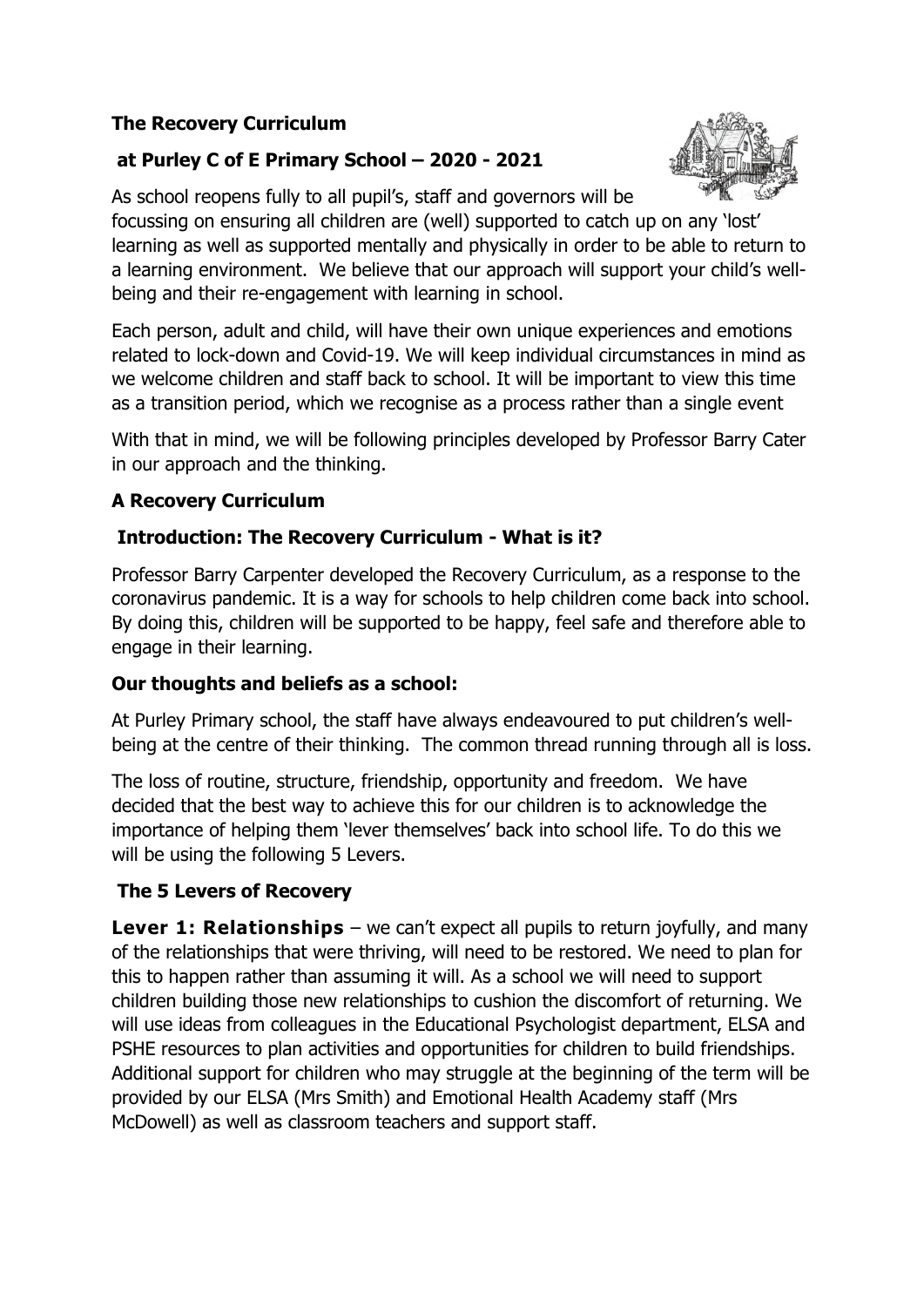**Lever 2: Community** – we must recognise that for the majority of children their curriculum will have been based in the community for a long period of time. We need to listen to what has happened in this time, understand the needs of our community and engage them in the transitioning of learning back into school.

**Lever 3: Curriculum** – our children will feel like they have missed out in some of their learning. As a school we will help them to see how any gaps will be addressed through a carefully planned curriculum so that children do not feel they have lost out. Teachers have planned all aspects of the curriculum carefully, allowing extra time to complete activities  $-$  a less is more approach. As far as possible, the topic work will follow the school's planned schemes of work to provide normality. However, these will be adapted when needed to include more discussion and art based activities.

In English and Maths, staff will assess informally in the first instance, to identify what learning has been achieved. Some children will have had a very rich learning time with individual parental support which needs to be recognised, while others have found engaging with school work challenging and will need support to reengage.

We have registered interest with the National tutoring service and the Early Years Language programme.

**Lever 4: Metacognition** – in different environments, students will have been learning in different ways. It is vital that we make the skills for learning in a school environment explicit to our students to reskill and rebuild their confidence as learners.

We will revisit our values of love, courage and wisdom and their related learning skills of collaboration, resilience, risk taking (having a go) researching and reflecting.

**Lever 5: Space – to be, to rediscover self, and to find their voice on learning in this issue**. We will do our best to make sure that all pupils do not feel that they have been disadvantaged providing a range of learning opportunities for all with high expectations.

### **Additional information can be found**

• In this podcast on the Recovery Curriculum.

# **<https://www.evidenceforlearning.net/recoverycurriculum/#mentalhealth>**

- The Educational Psychology service. Wellbeing and Recovery document.
- Purley school Welfare Action plan

28.9.20